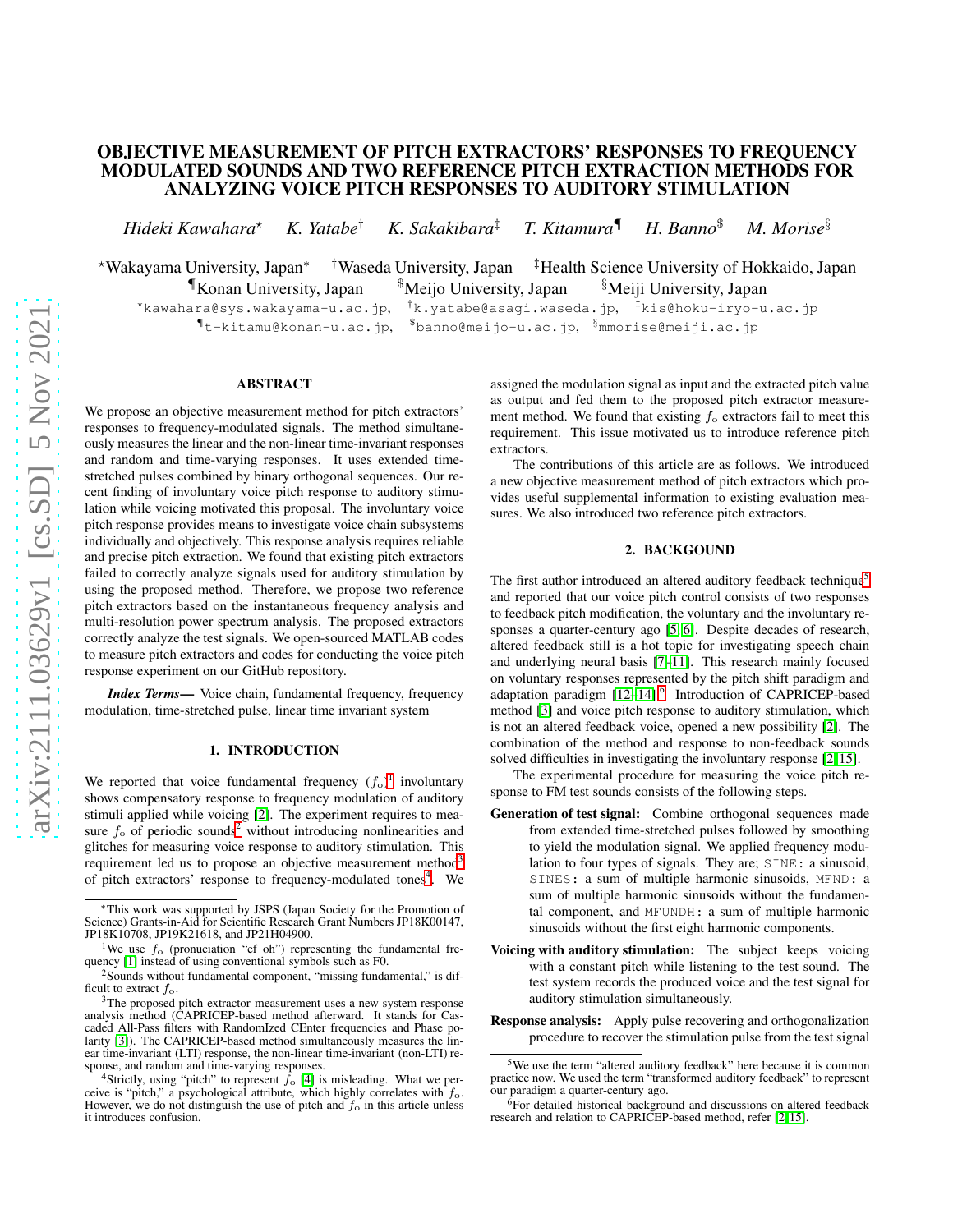

<span id="page-1-1"></span>Fig. 1. Measurement Scheme of the proposed method.

recording and to calculate the LTI, the non-LTI, and random and time-varying responses of voice recording.

We applied band-pass filtering using an analytic signal to extract the  $f<sub>o</sub>$  of the test signal and the acquired voice. The procedure usually worked fine with SINE and SINES test signals. The procedure did not work with missing fundamentals (MFUND and MFUNDH)<sup>[7](#page-1-0)</sup>.

This paradigm allowed us to test subsystems (pitch perception system and voice pitch control system) of the speech chain individually. It also allowed us to control the intensity ratio between the natural feedback voice and the test signal. Sometimes, subjects cannot control their voice pitch when the test signal is stronger than the natural feedback voice. The produced voice pitch deviates more than a half octave from the target pitch in the worst case. Such significant deviation made pitch extraction using an analytic signal impossible. These difficulties (missing fundamental and significant deviation) let us test available pitch extractors by replacing the analytic-signalbased procedure. The objective measurement method of pitch extractors is our first contribution.

## 3. OBJECTIVE MEASUREMENT METHOD

Pitch extraction has long research history [\[16](#page-4-10)[–25\]](#page-4-11) and still is a hot topic in speech processing [\[26–](#page-4-12)[30\]](#page-4-13). We propose to apply the CAPRICEP-based method [\[3\]](#page-4-1) to measure the responses of pitch extractors. We replicated the FM-based procedure introduced to measure the voice pitch response to auditory stimulation [\[2,](#page-4-0) [15\]](#page-4-9).

Figure [1](#page-1-1) shows the scheme of the proposed method. The combination of elements test signal generator, response analyser, and CAPRICEP-set and orthogonal matrix is the CAPRICEP-based method [\[3\]](#page-4-1). We used a Gaussian smoother<sup>[8](#page-1-2)</sup> for LPF and fed the output to VFO (Variable Frequency Oscillator) to modulate  $f<sub>o</sub>$  of the test signals. We normalize the pitch extractor's responses by the LTI response of the lower path in Fig. [1](#page-1-1) to calculate the pitch extractor's responses. The pitch extractor's response should only consist of the LTI response and not introduce the non-LTI or random and time-varying responses<sup>[9](#page-1-3)</sup>.

Figure [2](#page-1-4) shows response examples of representative pitch extractors. The input signal is a frequency modulated synthetic male vowel /a/ with 44100 Hz sampling and 120 Hz average  $f_0$ . The modulation signal is a Gaussian smoothed mixture of three CAPRICEPbased orthogonal signals. The modulation depth (standard deviation) is a 25 musical cent. In Fig. [2,](#page-1-4) the graph with the title showing "NDF" uses modified autocorrelation with LPC-based spectral whitening [\[19\]](#page-4-14), "CREPE120sim" uses convolutional neural network [\[29\]](#page-4-15), and "Harvestsim" represents the dedicated pitch extractor [\[28\]](#page-4-16) for a popular high-quality VOCODER WORLD [\[27\]](#page-4-17).



<span id="page-1-4"></span>Fig. 2. Pitch extractors' response to frequency-modulated synthetic male vowel /a/. The solid line shows the linear time-invariant response. The ash-dot line shows the nonlinear time-invariant response. The dotted line shows random and time-varying responses.

The tests, including other pitch extractors, were disappointing. The pitch extractors for WORLD [\[28\]](#page-4-16) and legacy-STRAIGHT [\[24\]](#page-4-18) showed the best results (the lowest non-LTI and lowest random and time-varying response levels). However, many failed to handle the original test signal (sum of multiple harmonic components with the same amplitude). We needed to shape the spectral envelope of the test signals using a Japanese vowel /a/ extracted by WORLD for tested pitch extractors to work correctly. Even with this modification, no extractor succeeded in analyzing missing fundamentals.

These results reveal that response measurement of pitch extractors using the CAPRICEP-based method provides an objective and informative means for evaluating pitch extractors in addition to commonly used performance measures (GPE, FPE, FFE, and others). This measurement method is our first contribution and motivated us to propose the second contribution, reference pitch extractors.

## 4. REFERENCE PITCH EXTRACTORS

We introduce two reference pitch extractors to analyze test signals and voice pitch responses correctly. The first one uses instantaneous frequency for representing and extracting the fundamental component. The second one uses periodicity on the frequency axis for representing repetition.

#### 4.1. Instantaneous frequency-based implementation

We already know that once we find the fundamental component, the instantaneous frequency of the component provides the  $f_0$  value. We introduce an automatic mechanism to select the fundamental component without prior knowledge about the true  $f_0$  value.

<span id="page-1-2"></span><span id="page-1-0"></span><sup>&</sup>lt;sup>7</sup>We used an ad hoc workaround.

<sup>&</sup>lt;sup>8</sup>We used a sidelobe-less Gaussian window by setting the endpoint level to the machine epsilon. We use Gaussian windows throughout this paper because it simplifies discussion and derivation.

<span id="page-1-3"></span><sup>&</sup>lt;sup>9</sup>Strictly, this procedure inevitably introduces the non-LTI response. It is because FM is a non-linear operation, and its sideband is not bandlimited. Note that Harvest [\[28\]](#page-4-16) shows the non-LTI response close to the lower bound.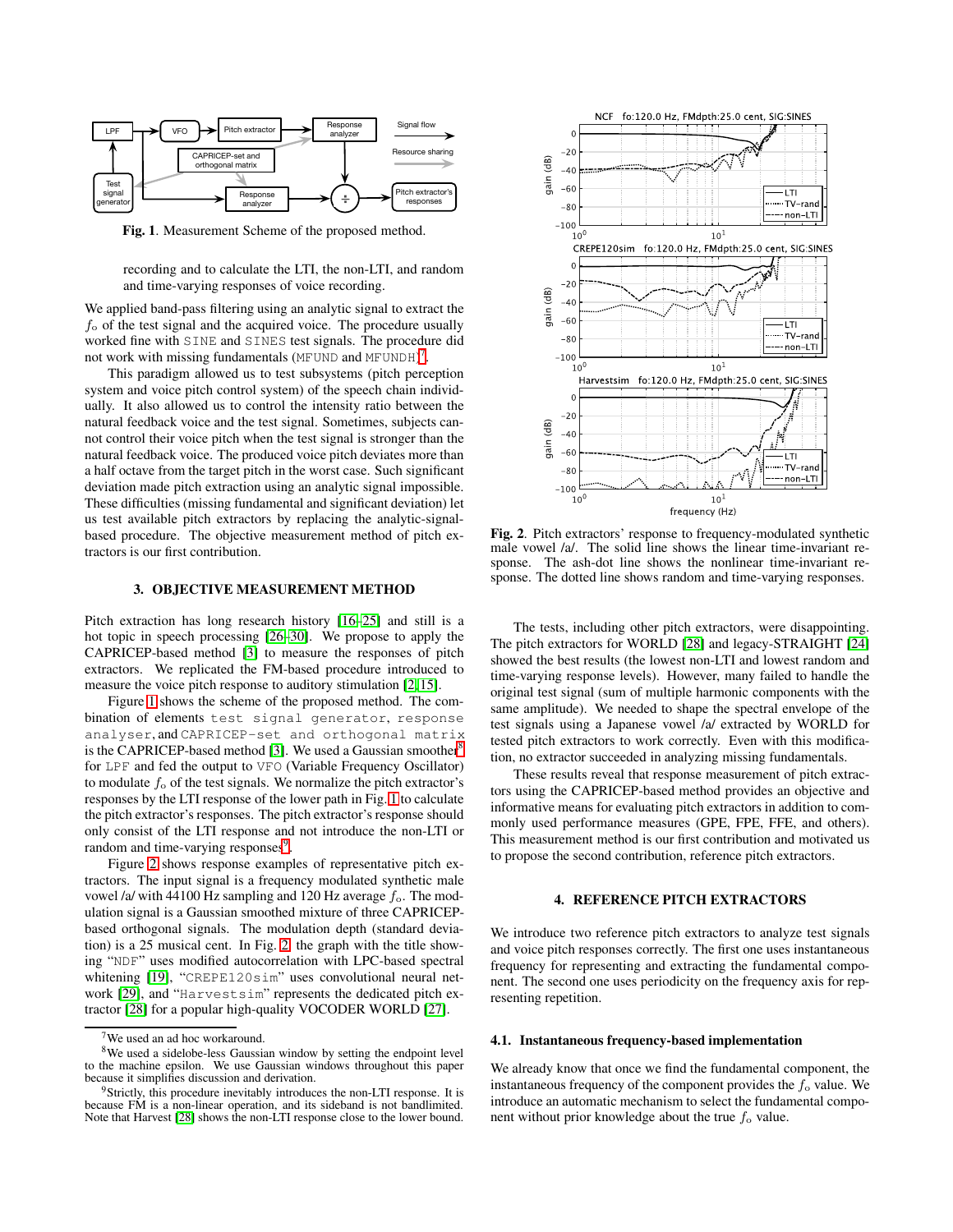The proposed instantaneous frequency-based algorithm uses filters having the same shape on the logarithmic frequency axis. When the bandpass filter covers 0 Hz to  $2f_c$  Hz (where  $f_c$  is the center frequency), a filter consisting of the fundamental component has the minimum amount of total AM and FM in its output [\[22,](#page-4-19) [31\]](#page-4-20). In addition to the direct implementation of a filter bank, we briefly introduce another implementation using a combination of short-time DFT (defined by the lowest pitch  $f<sub>L</sub>$ ) and matrix multiplication.

#### *4.1.1. Filter design and implementation*

Let  $\mathbf{x}|_{n_0}$  represent the DFT of the windowed signal segment aligned at discrete time  $n_0$ . The following equation calculates the filter outputs ( $\mathbf{y}|_{n_0}$ ) at a discrete time  $t_{n_0}$  from  $\mathbf{x}|_{n_0}$ <sup>[10](#page-2-0)</sup>.

$$
\mathbf{y}|_{n_0} = \mathbf{W}_{w}^{\top} \mathbf{x}|_{n_0}, \quad (\mathbf{W}_{w})_{l,k} = \exp\left\{-\frac{4\pi^2(f_l - f_k)^2}{2(\sigma_k^2 - \sigma_L^2)}\right\}, \quad (1)
$$

where k-th element of  $y|_{n_0}$  is the output of the k-th filter, and  $A<sup>T</sup>$ represents transposition of matrix **A**. The parameters  $\sigma_k^2$  to define the band width of a k-th filter uniquely corresponds to the level  $\theta_x$  at frequency 0 and  $2f_k$  by  $\sigma_k^2 = -2\pi^2 f_k^2 / \log(\theta_x)$ . The parameter  $\sigma_L^2$ (defined using  $f_L$ ) is for the short-time DFT at each analysis frame.

#### *4.1.2. Instantaneous frequency and representative values*

Let matrix  $X|_{n_0}$  consists of short time DFT vector sequence  $||\mathbf{x}||_{n_0}, \mathbf{x}|_{n_1}, \mathbf{x}|_{n_2}, \dots, \mathbf{x}|_{n_N}$ , starting from  $n_0$  to  $n_N$  with a  $1/f_s$ inclement. The matrix  $Y|_{n_0}$  consists of the output vector sequence.

$$
\mathbf{Y}|_{n_0} = \mathbf{W}_{\mathbf{w}}^\top \mathbf{X}|_{n_0}.\tag{2}
$$

Following equation yields matrix  $\mathbf{F}_i|_{n_0}$ . The element  $(\mathbf{F}_i|_{n_0})_{k,m}$ is the instantaneous frequency of the k-th filter at  $t_{n_{m-1}}$ .

$$
\mathbf{F}_{i}|_{n_{0}}^{n_{N-1}} = \frac{f_{s}}{2\pi} \angle \left[ \mathbf{Y} \vert_{n_{1}}^{n_{N}} \oslash \mathbf{Y} \vert_{n_{0}}^{n_{N-1}} \right], \tag{3}
$$

where function  $\angle [z]$  yields the angle (argument) of a complex number z, and ⊘ represents Hadamard division. A notation  $A|_a^b$  represents the submatrix of A consisting of colums from  $a$  to  $b$ . We use the sample average  $\mathbf{\bar{f}}|_{n_0}$  of  $\mathbf{f}_i|_m$  for representative value of the analysis frame, where  $f_i|_m$  is the m-th column of the matrix  $F_i|_{n_0}$ .

### *4.1.3. AM and FM deviation measure and calibration*

For estimating total amount of AM and FM deviation  $\sigma_{\rm E}$  we use sample standard deviation of the instantaneous frequency difference  $|\mathbf{s}_f|_{n_0}$  and that of the relative absolute value change difference  $|\mathbf{s}_a|_{n_0}$ .

$$
\sigma_{\rm E}^2 = \mathbf{s}_f^2|_{n_0} + \mathbf{s}_a^2|_{n_0},\tag{4}
$$

$$
\mathbf{s}_{f}|_{n_{0}} = \left(\frac{2\pi f_{s}}{N} \sum_{m=n_{0}}^{n_{N}-1} \left| \frac{\mathbf{f}_{i}|_{m} - \overline{\mathbf{f}}|_{n_{0}}}{\mathbf{f}} \right|^{2} \right)^{\frac{1}{2}},
$$
\n(5)

$$
\mathbf{s}_{a}|_{n_{0}} = \left(\frac{f_{s}}{N} \sum_{m=n_{0}}^{n_{N-1}} \left| \frac{\mathbf{a}|_{m} - \overline{\mathbf{a}}|_{n_{0}}}{\mathbf{f}} \right|^{2} \right)^{\frac{1}{2}},
$$
(6)

$$
\mathbf{A}\Big|_{n_0}^{n_N} = f_s \Big[ \Big| \mathbf{Y} \Big|_{n_1}^{n_N} \Big| - \Big| \mathbf{Y} \Big|_{n_0}^{n_N} - 1 \Big| \Big] \odot \Big[ \Big| \mathbf{Y} \Big|_{n_1}^{n_N} \Big| \odot \Big| \mathbf{Y} \Big|_{n_0}^{n_N} - 1 \Big| \Big]^\frac{1}{2}, \tag{7}
$$

where vector  $\mathbf{a}|_m$  is m-th column of matrix  $\mathbf{A}|_{n_0}^{n_N-1}$ .



<span id="page-2-1"></span>Fig. 3. The upper plot shows the SNR dependency of the deviation measure. SNR spans from 0 dB to 80 dB in a 10 dB step and  $f_0 =$ 220 Hz. The lower plot shows  $f_0$  independence of the deviation measure for SNR 80 dB. A test signal is a periodic pulse train with added white noise.  $f_0$  values are 110, 220, 440, and 880 Hz.

Figure [3](#page-2-1) shows the behavior of an example implementation. It uses  $f_s = 44100$  Hz,  $\theta_L = 10^{-6}$ , and  $f_L = 40$  Hz. A test signal is a periodic pulse train with added white noise. The upper plot of Fig. [3](#page-2-1) shows that given SNR and the calculated deviation measure  $\sigma_E$  value (when represented in dB with a minus sign) agree without bias, in other words, calibrated $11$ . The bottom plot of Fig. [3](#page-2-1) shows that the measure is independent of  $f<sub>o</sub>$ . Fixed points from the filter center frequency to the instantaneous frequency of the filter output are candidates of the fundamental component. The minimum  $\sigma_{\rm E}$ determines the fundamental component and provides its HNR (Harmonic to Noise Ratio) simultaneously.

## 4.2. Repetitive structure-based implementation

The instantaneous frequency-based method cannot find the fundamental component for missing fundamentals. The second algorithm, the repetitive structure-based method, can. Power spectra of periodic sounds have periodic variation. Removing envelope from a power spectrum of a voiced sound and calculating inverse Fourier transform yields a modified autocorrelation with local peaks at integer multiples of the fundamental period. This is one of common strategies of many pitch extractors [\[17](#page-4-21)[–21\]](#page-4-22). We revisit this idea (selecting [\[20\]](#page-4-23) and [\[21\]](#page-4-22) for starting point) using Gaussian window and make it  $f_0$  independent self tuning method.

Let x represent a signal segment. For making it self tuning, we start from a window  $w_t$  having a narrower frequency resolution than half of the lowest (possible)  $f_0$ . We also use a window  $w_\tau$  on a lag  $axis<sup>12</sup>$  $axis<sup>12</sup>$  $axis<sup>12</sup>$ . The following equations calculate the power spectrum  $p$  and smoothed power spectrum  $\tilde{p}$  via smoothing by weighting the autocorrelation **v** using the lag window  $w_{\tau}$ .

$$
\mathbf{p} = |\mathcal{F}[\mathbf{w}_t \odot \mathbf{x}]|^2, \ \mathbf{v} = \mathcal{F}^{-1}[\mathbf{p}], \ \tilde{\mathbf{p}} = \mathcal{F}[\mathbf{w}_\tau \odot \mathbf{v}], \quad (8)
$$

where ⊙ repreents Hadamard product.

#### *4.2.1. Recursive design and analysis*

The following equations recursively define a set of (Gaussian) time windows and lag windows. Their durations (for example, defined

<span id="page-2-0"></span><sup>&</sup>lt;sup>10</sup>Note that the the segment center  $x_{n_0}$  is at the beginning of the DFT buffer. The discrete time and the frequency of DFT buffer are circular. The first part of DFT buffer of  $f_k$  is  $f_0, f_1, \ldots, f_{L_{\text{DFT}}/2}$ . The last part of  $f_k$  is  $f_{-L<sub>DFT</sub>/2+1}, f_{-L<sub>DFT</sub>/2+2}, \ldots, f_{-1}$ . The discrete time  $t_k$  has the same ordering. The windowed input signal element  $x_{n_0}$  aligns at  $t_0$ .

<sup>&</sup>lt;sup>11</sup>Note that different  $\theta_L$  setting introduces bias. Lower  $\theta_L$  value makes linear relation saturate in the high SNR end.

<span id="page-2-3"></span><span id="page-2-2"></span> $^{12}$ **x**, **w**<sub>t</sub>, and **w**<sub> $\tau$ </sub> are column vectors on the discrete time and lag axes.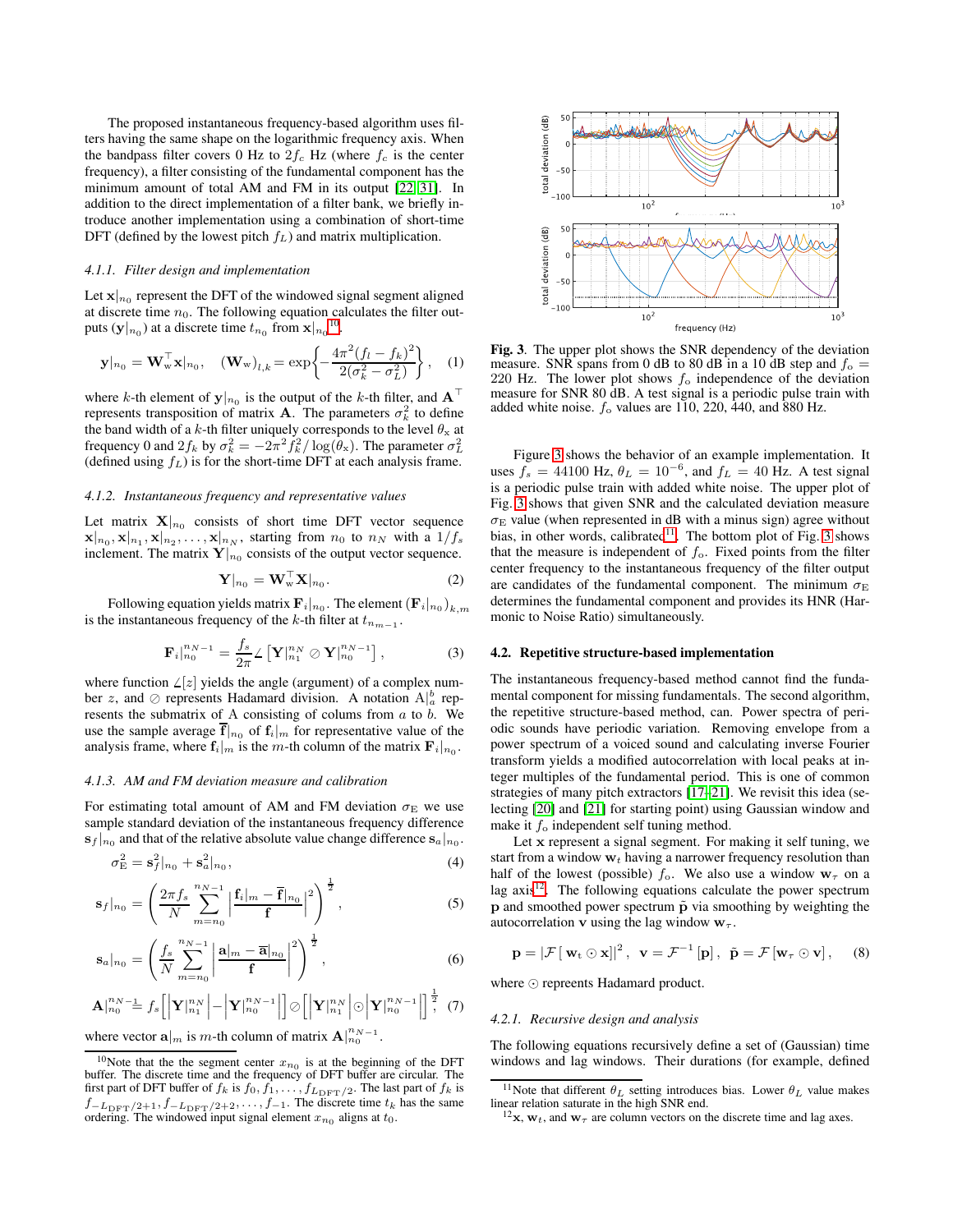

<span id="page-3-3"></span>Fig. 4. Peak envelopes of modified autocorrelation  $\rho_M|_k$  (colored lines) and the integrated periodicity measure  $\xi$  (thick black line).

using the second moment) are half of the previous step.

$$
\mathbf{w}_t^{(k)} = \mathbf{w}_t^{(k-1)} \odot \mathbf{w}_t^{(k-1)}, \qquad \mathbf{w}_\tau^{(k)} = \mathbf{w}_t^{(k)} \odot \mathbf{w}_t^{(k)}, \qquad (9)
$$

where k represents the step number. Let  $P$  and  $\tilde{P}$  represent matrices of the power spectra and the smoothed power spectra, respectively. Their k-th columns are the power spectrum and the smoothed power spectrum calculated at  $k$ -th step.

Let define shape difference matrix  $P_D$  and shape difference magnitude at k-th step  $L_k$  using the following equation.

$$
\mathbf{P}_{\mathrm{D}} = \mathbf{P} \oslash \tilde{\mathbf{P}}, \qquad L_k = \left\| \mathbf{P}_{\mathrm{D}} \right\|_{k} - \overline{\mathbf{P}_{\mathrm{D}}} \left\|_{2}, \qquad (10)
$$

where  $\left\| {\mathbf{a}} \right\|_2$  represents two norm of  ${\mathbf{a}}$ .  $L_k$  yields the maximum value when source of the shape difference is signal periodicity.

#### *4.2.2. Autocorrelation smoothing and periodicity measure*

Inverse Fourier transform of the k-th column of  $P_D$  yields a modified autocorrelation. We introduce frequency weighting vector  $w_F$ for focusing on lower frequency region and calculate a smoothed modified autocorrelation  $\rho_M |k|^{3}$ . We define the periodicity measure  $\xi$  by using the following equation.

$$
\boldsymbol{\rho}_{\mathrm{M}}|_{k} = \mathcal{F}^{-1}[\mathbf{w}_{\mathrm{F}} \odot \mathbf{P}_{\mathrm{D}}|_{k}], \quad \boldsymbol{\xi} = \sum_{k} \mathbf{w}_{\mathrm{C}}|_{k} \odot \boldsymbol{\rho}_{\mathrm{M}}|_{k}, \quad (11)
$$

where  $w_C$  is a calibration matrix to make the peak of the measure independent of  $f_0$  and have value 1 for periodic signals<sup>[14](#page-3-2)</sup>.

Figure [4](#page-3-3) shows behavior of an example implementation. It shows peak envelope made from the integrated periodicity measure  $\xi$  level at  $f_0$  of the input pulse train. It also shows peak envelopes made from individual autocorrelation  $\rho_M|_k$  level at  $f_0$ .

Note that the integrated periodicity measure  $\xi$  is independent of  $f_0$ . Peaks of  $\xi$  are candidates, and the maximum  $\xi$  provides the fundamental period. Combining this information and instantaneous frequencies of harmonic components gives the correct  $f_0$  value for missing fundamental test signals. Pitch extraction of missing fundamentals is the task that no existing pitch extractors succeeded. These two extractors are the second contribution.

# 5. DISCUSSION

We found that some pitch extractors showed surprisingly poor results using our proposed test method. We placed test signals and



<span id="page-3-4"></span>Fig. 5. Snapshot of a voice and EGG analysis tool prototype.

test codes in our GitHub repository [\[33\]](#page-4-25) and made anyone be able to verify. These poor results are possible because they consist of pre-and post-processes specialized for their target applications and these processes are usually non-linear. Our proposed reference extractors do not have such processes and leave that specialized processing for users' customization. To illustrate example cases of applying the measurement method and the reference pitch extractors, we prototyped an interactive and real-time tool for visualizing vocal tract shapes using the simplified versions of the reference pitch extractors. Our proposed test method was beneficial for implementing these simplified extractors.

Our approach using Gaussian windows without sidelobes is inefficient because of its excessive window length. Using windows without sidelobes (effectively) and have more compact support [\[34–](#page-4-26)[36\]](#page-4-27) for the short time DFT at the first stage provides the answer. However, we leave substantiation of this solution for further research.

Figure [5](#page-3-4) shows a snapshot of an EGG (Electroglottograph) database inspector under development. We made heat maps of the AM and FM total deviation measure and the periodicity measure. With heat maps and interactive visualization, they were informative for detailed inspection. For example, around the green cursor line, it shows that the pitch period alternates short and long in each cycle.

## 6. CONCLUSION

We proposed an objective and informative measurement method of pitch extractors' response to frequency-modulated tones. It uses a measurement procedure based on a new member of time-stretched pulses and simultaneously yields the LTI, the non-LTI, and random and time-varying responses. Unexpectedly poor existing pitch extractors' performance motivated us to introduce two reference pitch extractors, one uses instantaneous frequency, and the other uses frequency domain periodicity. We placed the code and the data on our GitHub repository [\[33\]](#page-4-25) and made it open-sourced.

## 7. REFERENCES

<span id="page-3-0"></span>[1] Ingo R. Titze, R. J. Baken, and K. W. Bozeman *et.al.*, "Toward a consensus on symbolic notation of harmonics, resonances, and formants in vocalization," *J. Acoust. Soc. Am.*, vol. 137, no. 5, pp. 3005–3007, 2015.

<sup>&</sup>lt;sup>13</sup>Smoothing is essential for handling natural speech. It is not rare because vocal fold closure sometimes is not a single event [\[32\]](#page-4-24).

<span id="page-3-2"></span><span id="page-3-1"></span> $14_{\rm W}$  is a modified raised cosine function on the logarithmic frequency axis with one-octave span. The modification is a sinusoid series with numerically optimized coefficients.